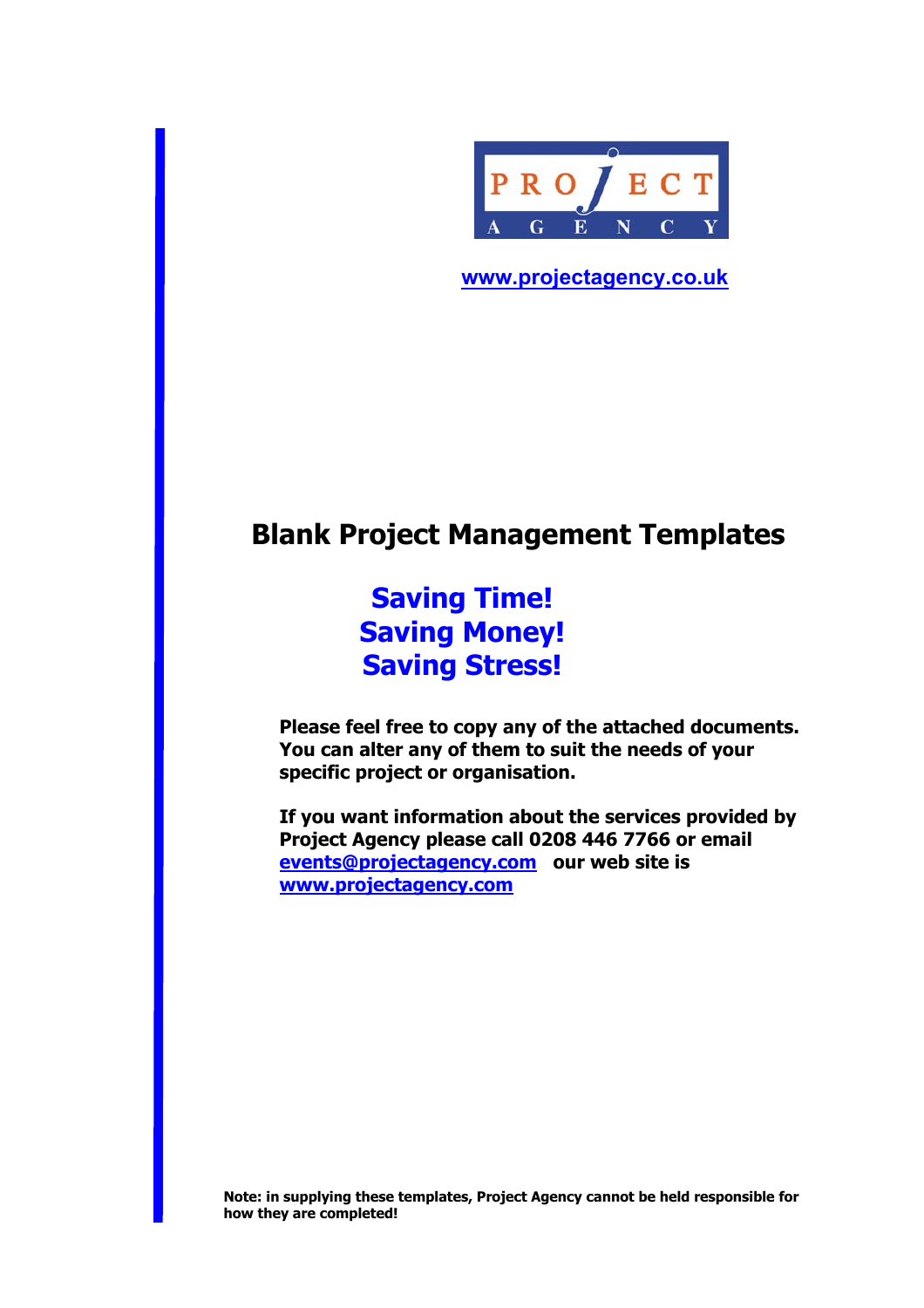Listed below are some forms you will find on the next pages.

Please complete the forms as appropriate. **Please note,** completing the forms is an aid to help you deliver your projects, not an end in itself.

|                                   | Page No.       |
|-----------------------------------|----------------|
| Defining Project Responsibilities | 3              |
| Stakeholder Analysis              | $\overline{4}$ |
| Milestone Chart                   | 5              |
| Milestone Report                  | 6              |
| Variation Form                    | $\overline{7}$ |
| <b>Risk Log</b>                   | 8              |
| <b>Business Case Form</b>         | 9              |
| Project Definition Form or PID    | 10             |
| Project Reporting Form            | 12             |
| Highlight Report                  | 13             |
| Change Control Form               | 14             |
| Change Control Log                | 15             |
| <b>Actual V Planned</b>           | 16             |
| Project management check sheet    | 17             |

These project management templates have been produced for open distribution to anyone. Please feel free to pass them onto friends or colleagues. The forms have been used by professional staff at all levels – staff who have to deliver projects. Some of these projects are small quick delivery (less than a month), others large long term projects which cost significant sums of money.

We would be delighted to hear how you used these forms and how useful they were in supporting the delivery of your project. Please email events' projectagency.com. Do look at www.projectagency.com where you can find a range of information, products and services.

Finally, good luck with all of your projects and we would be delighted to talk with you about any project management issues you may have. Call on +44 (0)20 846 7766 or email events@projectagency.com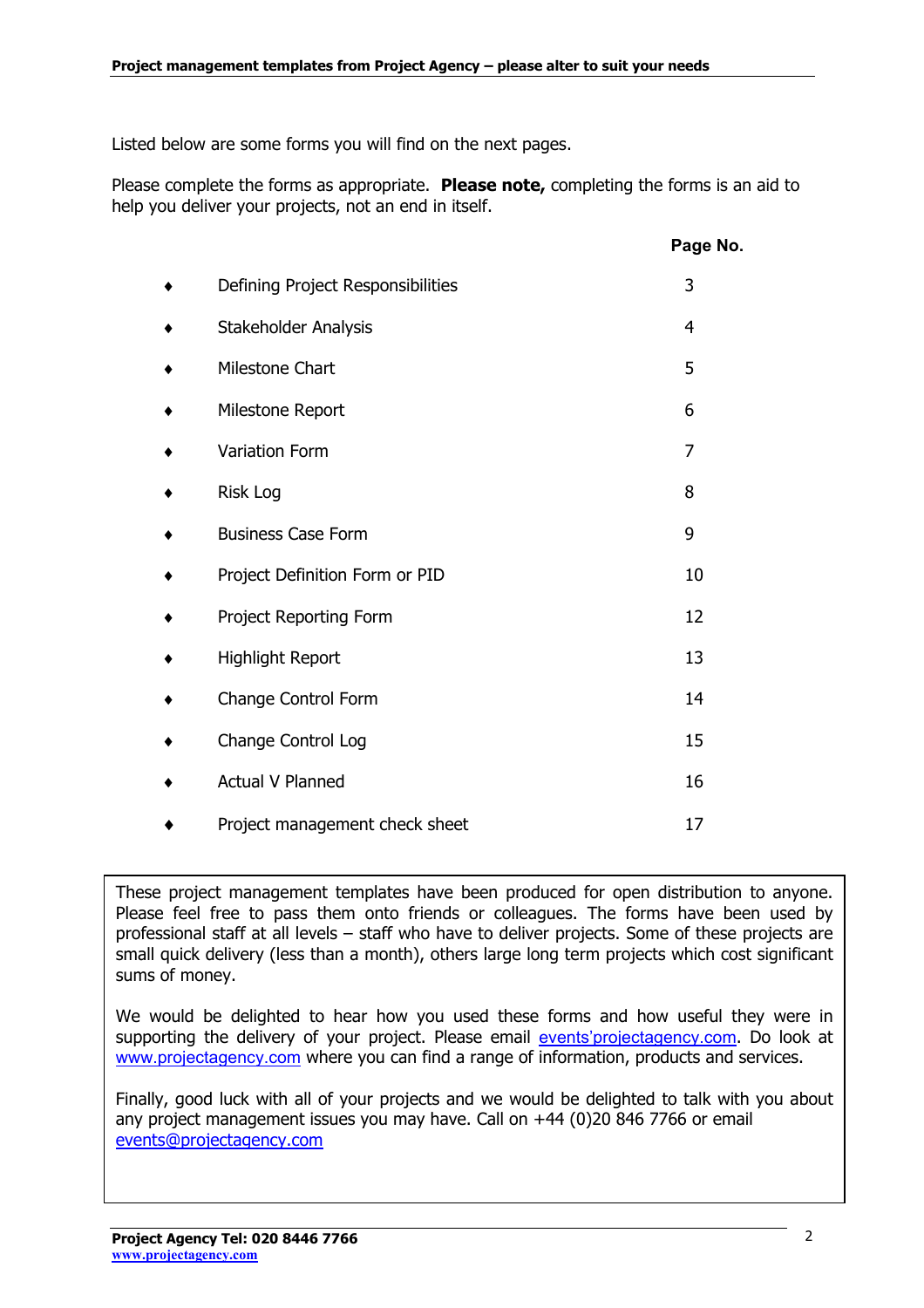## **Defining Project Responsibilities**

| <b>PERSONNEL</b>        |  |  |  |  |  |  |  |  |  |
|-------------------------|--|--|--|--|--|--|--|--|--|
|                         |  |  |  |  |  |  |  |  |  |
| <b>TASKS/ACTIVITIES</b> |  |  |  |  |  |  |  |  |  |
|                         |  |  |  |  |  |  |  |  |  |
|                         |  |  |  |  |  |  |  |  |  |
|                         |  |  |  |  |  |  |  |  |  |
|                         |  |  |  |  |  |  |  |  |  |
|                         |  |  |  |  |  |  |  |  |  |
|                         |  |  |  |  |  |  |  |  |  |
|                         |  |  |  |  |  |  |  |  |  |
|                         |  |  |  |  |  |  |  |  |  |
|                         |  |  |  |  |  |  |  |  |  |
|                         |  |  |  |  |  |  |  |  |  |
|                         |  |  |  |  |  |  |  |  |  |
|                         |  |  |  |  |  |  |  |  |  |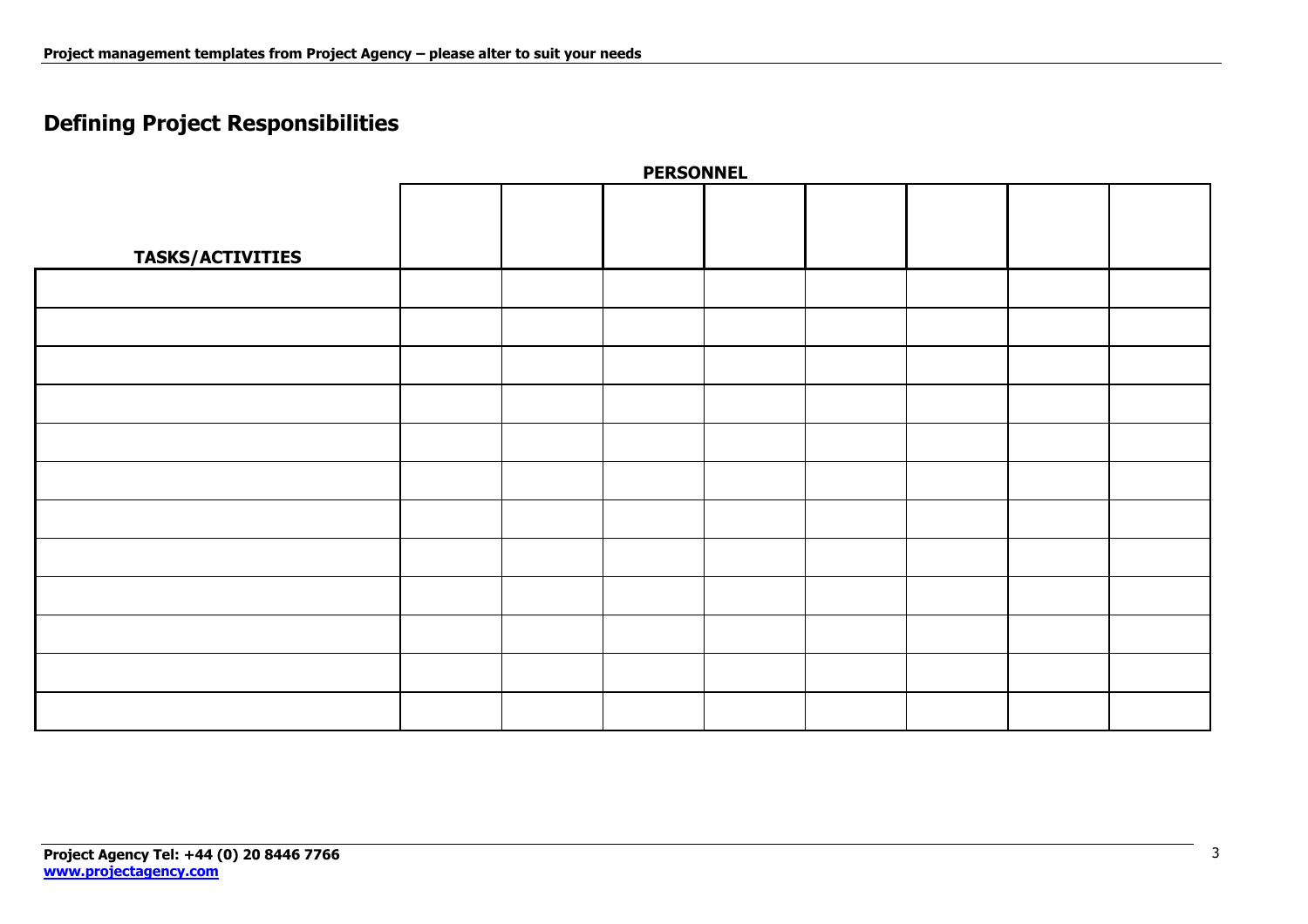## **Stakeholder Analysis**

The purpose of stakeholder analysis is to inform the project manager and sponsor who should contribute to the project, where barriers might be, and the actions that need to be taken prior to detailed project planning.

| <b>Stakeholder</b> | Their interest or<br>requirement from the<br>project | What the project needs<br>from them | <b>Perceived attitudes</b><br>and/or risks | <b>Actions to take</b> |
|--------------------|------------------------------------------------------|-------------------------------------|--------------------------------------------|------------------------|
|                    |                                                      |                                     |                                            |                        |
|                    |                                                      |                                     |                                            |                        |
|                    |                                                      |                                     |                                            |                        |
|                    |                                                      |                                     |                                            |                        |
|                    |                                                      |                                     |                                            |                        |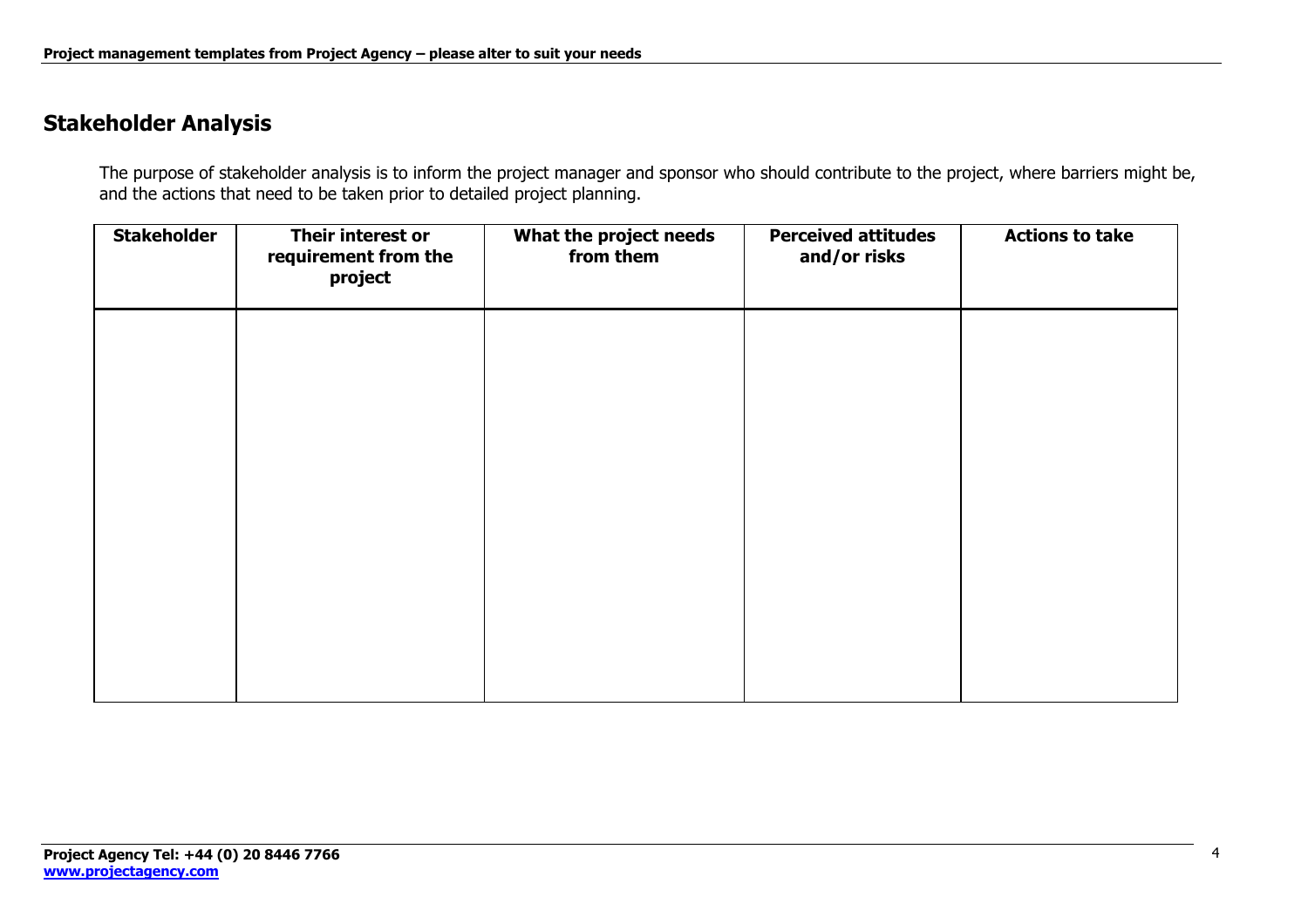## **Milestone Chart**

Main milestones/phases shown on higher chart, and sub-milestones for each phase on charts below

|                   | TIME [in suitable units -days, weeks, months, etc.] |  |  |  |  |  |  |  |  |  |  |
|-------------------|-----------------------------------------------------|--|--|--|--|--|--|--|--|--|--|
| <b>MILESTONES</b> | <b>Responsibility</b>                               |  |  |  |  |  |  |  |  |  |  |
|                   |                                                     |  |  |  |  |  |  |  |  |  |  |
|                   |                                                     |  |  |  |  |  |  |  |  |  |  |
|                   |                                                     |  |  |  |  |  |  |  |  |  |  |
|                   |                                                     |  |  |  |  |  |  |  |  |  |  |
|                   |                                                     |  |  |  |  |  |  |  |  |  |  |
|                   |                                                     |  |  |  |  |  |  |  |  |  |  |
|                   |                                                     |  |  |  |  |  |  |  |  |  |  |
|                   |                                                     |  |  |  |  |  |  |  |  |  |  |
|                   |                                                     |  |  |  |  |  |  |  |  |  |  |
|                   |                                                     |  |  |  |  |  |  |  |  |  |  |
|                   |                                                     |  |  |  |  |  |  |  |  |  |  |
|                   |                                                     |  |  |  |  |  |  |  |  |  |  |
|                   |                                                     |  |  |  |  |  |  |  |  |  |  |
|                   |                                                     |  |  |  |  |  |  |  |  |  |  |
|                   |                                                     |  |  |  |  |  |  |  |  |  |  |
|                   |                                                     |  |  |  |  |  |  |  |  |  |  |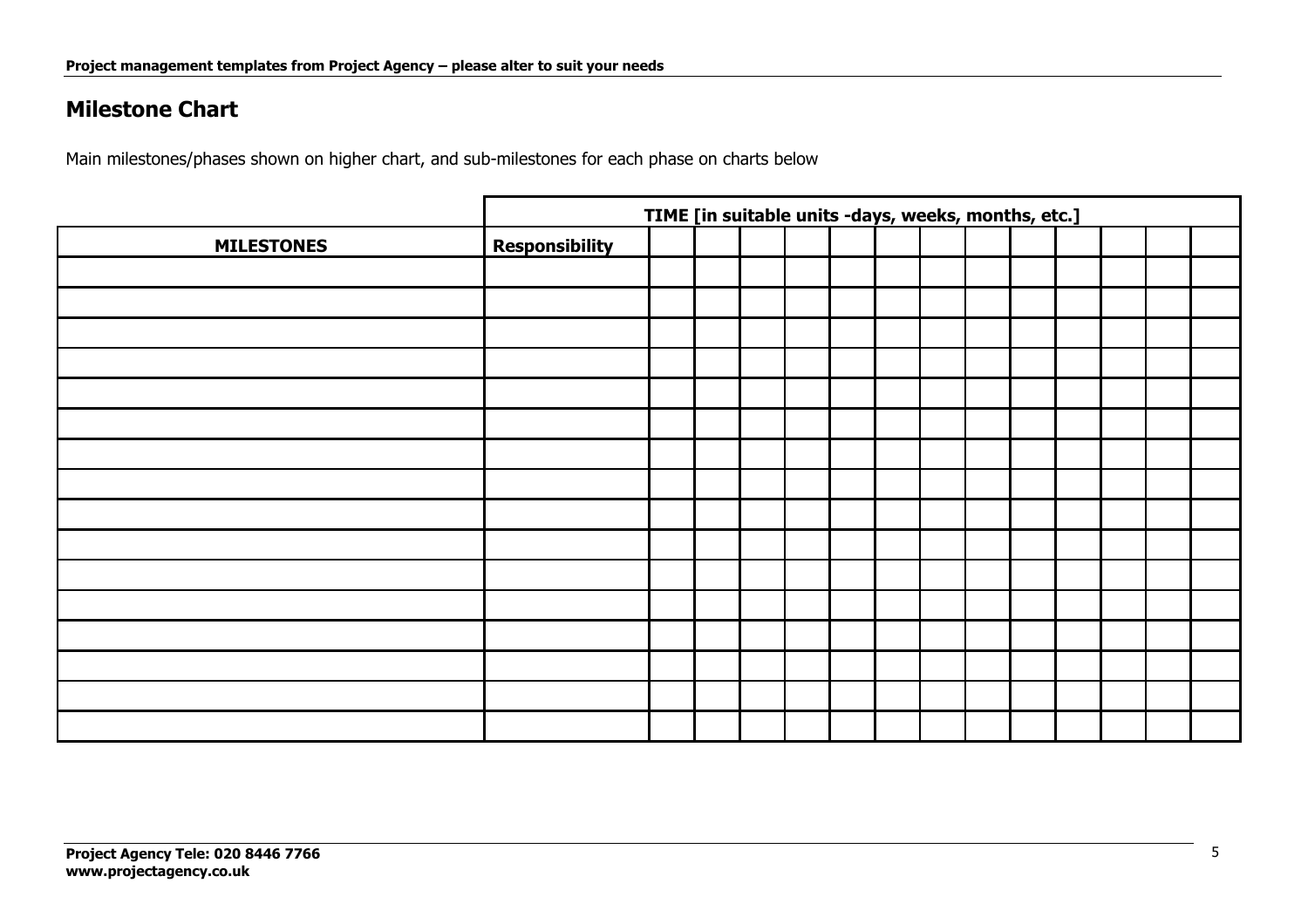## **Milestone Report**

Project:

Date of Milestone meeting/discussion:

| <b>Deliverables due</b> | <b>Due</b><br>date | $R/A/G^*$ | Action to take to bring deliverable or task back on schedule |
|-------------------------|--------------------|-----------|--------------------------------------------------------------|
|                         |                    |           |                                                              |
|                         |                    |           |                                                              |
|                         |                    |           |                                                              |
|                         |                    |           |                                                              |
|                         |                    |           |                                                              |
|                         |                    |           |                                                              |
|                         |                    |           |                                                              |
|                         |                    |           |                                                              |
|                         |                    |           |                                                              |

 $*$  **R** = Red flags [off plan - describe in detail: quality, cost, time]

**A** = Amber [is almost off schedule or will definitely be off schedule NOTE: you may need to agree the precise definition before use]

 $G =$  Green flags [to plan or better - show savings]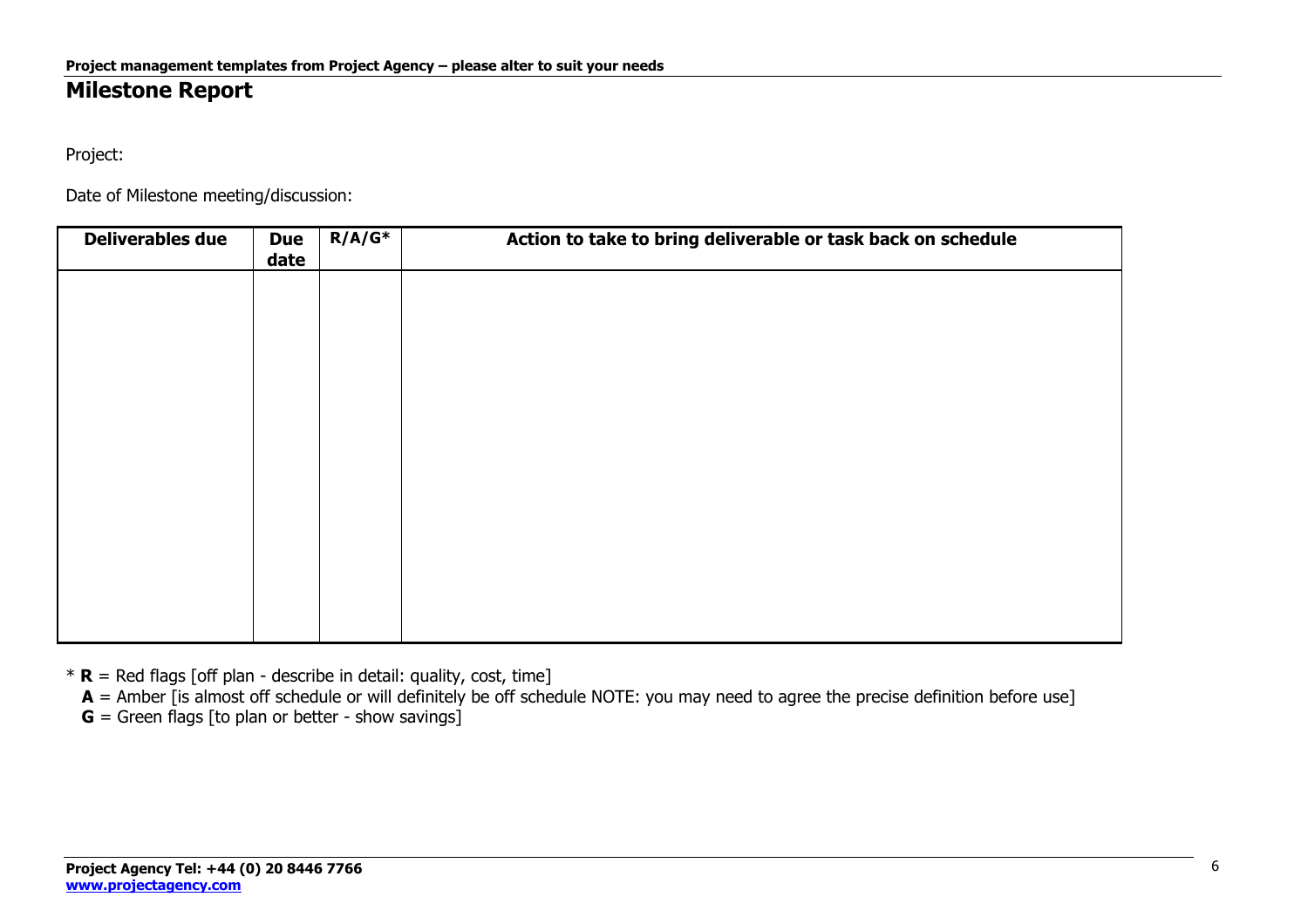## **Variation Form**

| <b>Activity</b><br>name /No. | <b>Description</b> | Date to<br>be<br>delivered | <b>Revised</b><br>est.<br>Q/C/T | Reason for delay.<br>Q/C/T? Explain | <b>Effect on project</b> |
|------------------------------|--------------------|----------------------------|---------------------------------|-------------------------------------|--------------------------|
|                              |                    |                            |                                 |                                     |                          |
|                              |                    |                            |                                 |                                     |                          |
|                              |                    |                            |                                 |                                     |                          |
|                              |                    |                            |                                 |                                     |                          |
|                              |                    |                            |                                 |                                     |                          |
|                              |                    |                            |                                 |                                     |                          |

Signed: Signed: Project Sponsor

Project Manager

Date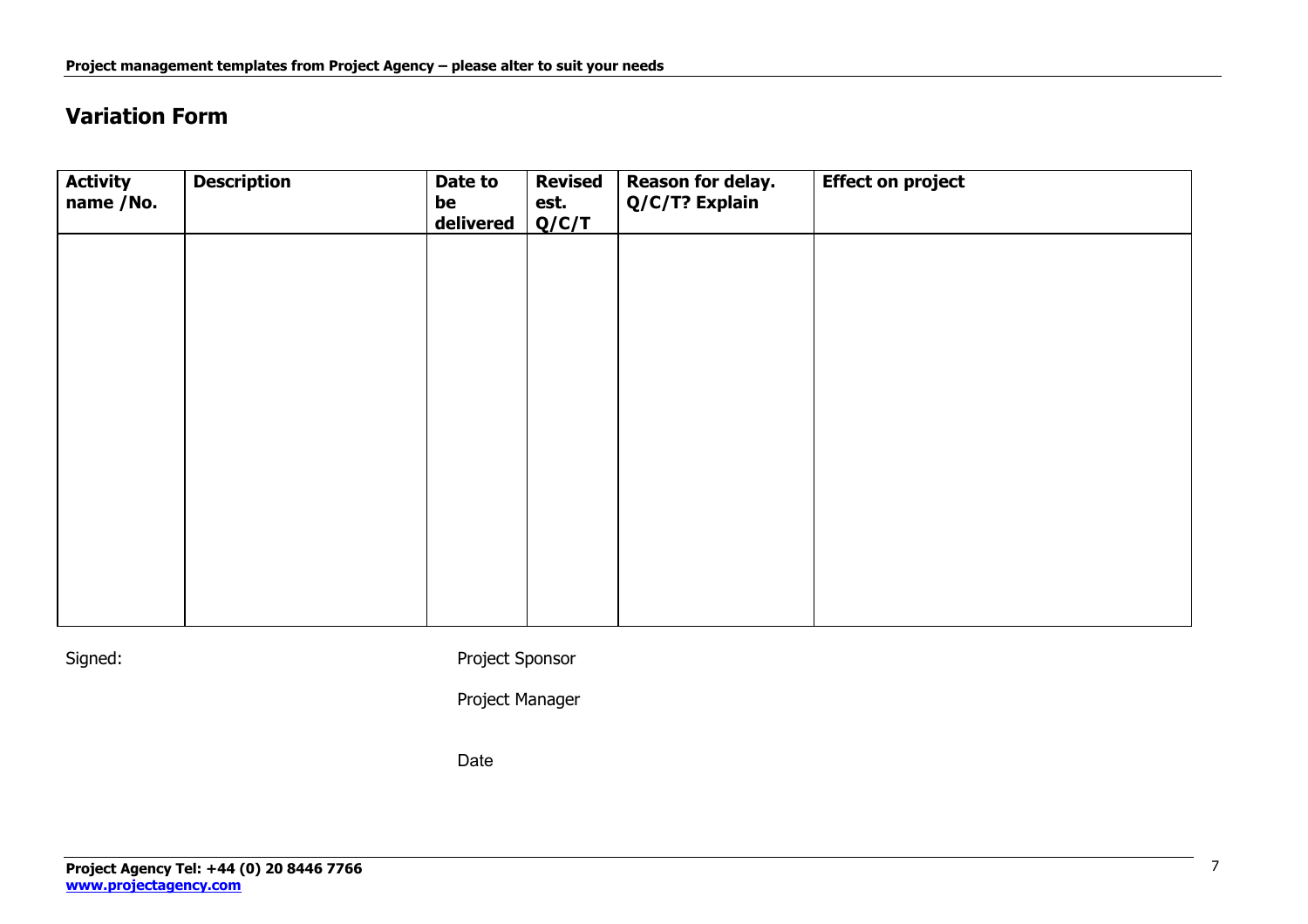## **Risk Analysis**

Score as follows, for Likelihood and Impact: High = 3, Medium =  $2$ , Low =  $1$ 

| <b>Nature of</b><br><b>Risk or</b><br><b>Uncertainty</b> | <b>Likelihood</b><br>High/<br>Medium/<br>Low | <b>Impact</b><br>High/<br>Medium/<br>Low | Likelihood<br>x Impact<br>[Score] | Actions required and who will<br>take responsibility to manage the<br>risk |
|----------------------------------------------------------|----------------------------------------------|------------------------------------------|-----------------------------------|----------------------------------------------------------------------------|
|                                                          |                                              |                                          |                                   |                                                                            |
|                                                          |                                              |                                          |                                   |                                                                            |
|                                                          |                                              |                                          |                                   |                                                                            |
|                                                          |                                              |                                          |                                   |                                                                            |
|                                                          |                                              |                                          |                                   |                                                                            |
|                                                          |                                              |                                          |                                   |                                                                            |
|                                                          |                                              |                                          |                                   |                                                                            |
|                                                          |                                              |                                          |                                   |                                                                            |
|                                                          |                                              |                                          |                                   |                                                                            |
|                                                          |                                              |                                          |                                   |                                                                            |
|                                                          |                                              |                                          |                                   |                                                                            |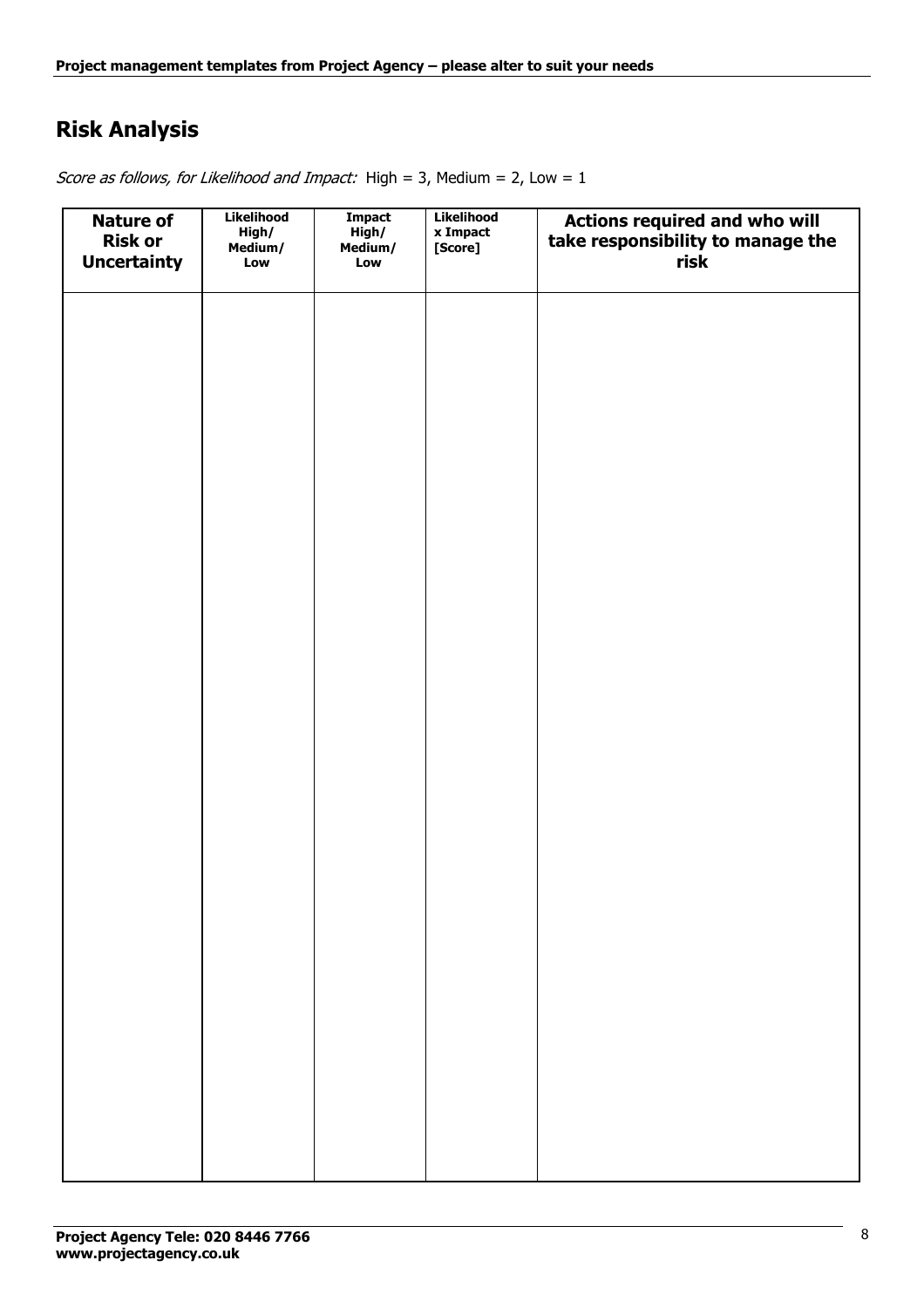## **Business Case Form**

Please complete the form below and submit it to your project sponsor.

| Background to the project (PLEASE KEEP BRIEF) |
|-----------------------------------------------|
|                                               |
|                                               |
|                                               |
|                                               |
|                                               |
| General aims(s)                               |
|                                               |
|                                               |
|                                               |
|                                               |
|                                               |
|                                               |
| <b>Initial Risks</b>                          |
|                                               |
|                                               |
|                                               |
|                                               |
| <b>Expected Outcomes</b>                      |
|                                               |
|                                               |
|                                               |
|                                               |
| Benefits of running with this project         |
|                                               |
|                                               |
|                                               |
|                                               |
|                                               |
| Initial estimates of cost and time            |
|                                               |
|                                               |
|                                               |
| £.                                            |
|                                               |
| Time:                                         |
|                                               |
|                                               |
| Outcome of the business case                  |
|                                               |
|                                               |
|                                               |
|                                               |
|                                               |
| Decision from $(x \ x)$                       |
|                                               |
|                                               |
|                                               |
|                                               |
|                                               |
| Date                                          |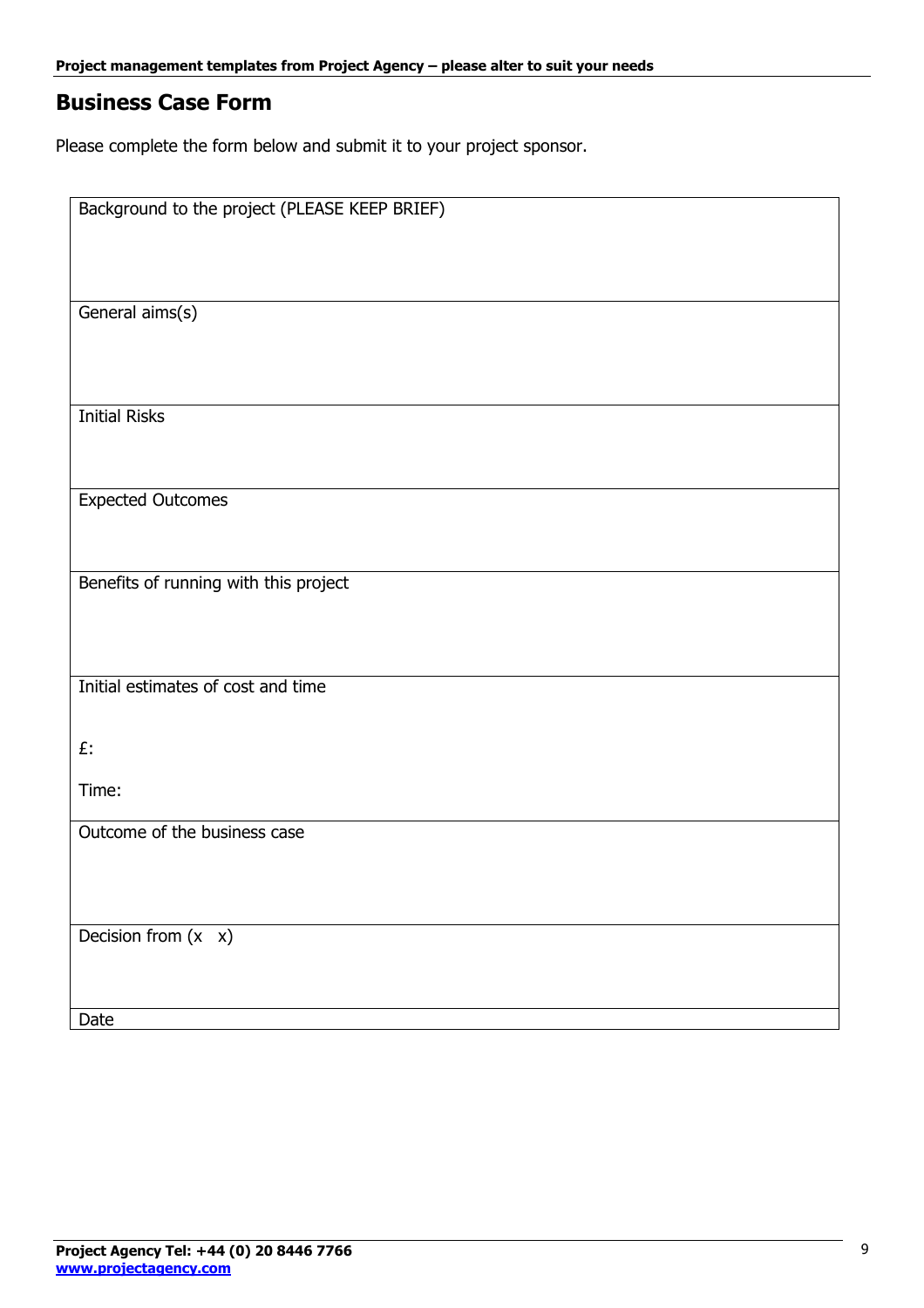| <b>Project Definition Form [or PID]</b>                                                |       |                                                                                                              |                                         |                                                                          |  |  |  |  |
|----------------------------------------------------------------------------------------|-------|--------------------------------------------------------------------------------------------------------------|-----------------------------------------|--------------------------------------------------------------------------|--|--|--|--|
| <b>Project Title:</b>                                                                  | title | Put here a very brief                                                                                        | <b>Sponsor:</b>                         | Insert actual sponsor name                                               |  |  |  |  |
| State below the link with the corporate agenda $-$ the actual wording please.          |       |                                                                                                              |                                         |                                                                          |  |  |  |  |
| Put here the actual words in the corporate agenda - showing the link with this project |       |                                                                                                              |                                         |                                                                          |  |  |  |  |
| <b>Project Background:</b>                                                             |       |                                                                                                              |                                         | The background to the project. Enough information to inform the reader.  |  |  |  |  |
|                                                                                        |       |                                                                                                              |                                         |                                                                          |  |  |  |  |
|                                                                                        |       |                                                                                                              |                                         |                                                                          |  |  |  |  |
| <b>Project Benefits:</b>                                                               |       |                                                                                                              | stakeholders in delivering the project  | An outline of what the benefits are to the organisation, individuals or  |  |  |  |  |
|                                                                                        |       |                                                                                                              |                                         |                                                                          |  |  |  |  |
| <b>Project Objectives:</b>                                                             |       |                                                                                                              |                                         | The specific objectives for the project. NOTE: the objectives can be one |  |  |  |  |
|                                                                                        |       | line or more detailed text.                                                                                  |                                         |                                                                          |  |  |  |  |
|                                                                                        |       |                                                                                                              |                                         |                                                                          |  |  |  |  |
| <b>Project Deliverables:</b>                                                           |       | What you will be delivering at the end of the project. NOTE: these are                                       |                                         |                                                                          |  |  |  |  |
|                                                                                        |       | the what you will have at the end of the project, e.g. a report, a building,<br>improved service levels etc. |                                         |                                                                          |  |  |  |  |
| This project will include:                                                             |       | This project will not include:                                                                               |                                         |                                                                          |  |  |  |  |
| This section defines the boundaries of the                                             |       |                                                                                                              |                                         | Planning details should not be included at this stage.                   |  |  |  |  |
| project.                                                                               |       |                                                                                                              |                                         |                                                                          |  |  |  |  |
|                                                                                        |       |                                                                                                              |                                         |                                                                          |  |  |  |  |
|                                                                                        |       |                                                                                                              |                                         |                                                                          |  |  |  |  |
|                                                                                        |       |                                                                                                              |                                         |                                                                          |  |  |  |  |
|                                                                                        |       |                                                                                                              |                                         |                                                                          |  |  |  |  |
| <b>Success Criteria:</b>                                                               |       | criteria must be measurable.                                                                                 |                                         | How you will measure the success of the project. NOTE: the success       |  |  |  |  |
|                                                                                        |       |                                                                                                              |                                         |                                                                          |  |  |  |  |
| <b>Constraints:</b>                                                                    |       |                                                                                                              |                                         | Examples here can be specific (a skill which the project team must have) |  |  |  |  |
|                                                                                        |       | resources, or a legal deadline – NOTE: only include time and money if you                                    |                                         |                                                                          |  |  |  |  |
| can quantify them.                                                                     |       |                                                                                                              |                                         |                                                                          |  |  |  |  |
| <b>Key Assumptions:</b>                                                                |       |                                                                                                              |                                         | The assumptions you are making in putting this document together.        |  |  |  |  |
|                                                                                        |       |                                                                                                              |                                         |                                                                          |  |  |  |  |
| <b>Project Manager:</b>                                                                |       |                                                                                                              | Who fulfils this role and what they do. |                                                                          |  |  |  |  |
|                                                                                        |       |                                                                                                              |                                         |                                                                          |  |  |  |  |
| <b>Project Sponsor:</b>                                                                |       |                                                                                                              | Who fulfils this role and what they do. |                                                                          |  |  |  |  |
|                                                                                        |       |                                                                                                              |                                         |                                                                          |  |  |  |  |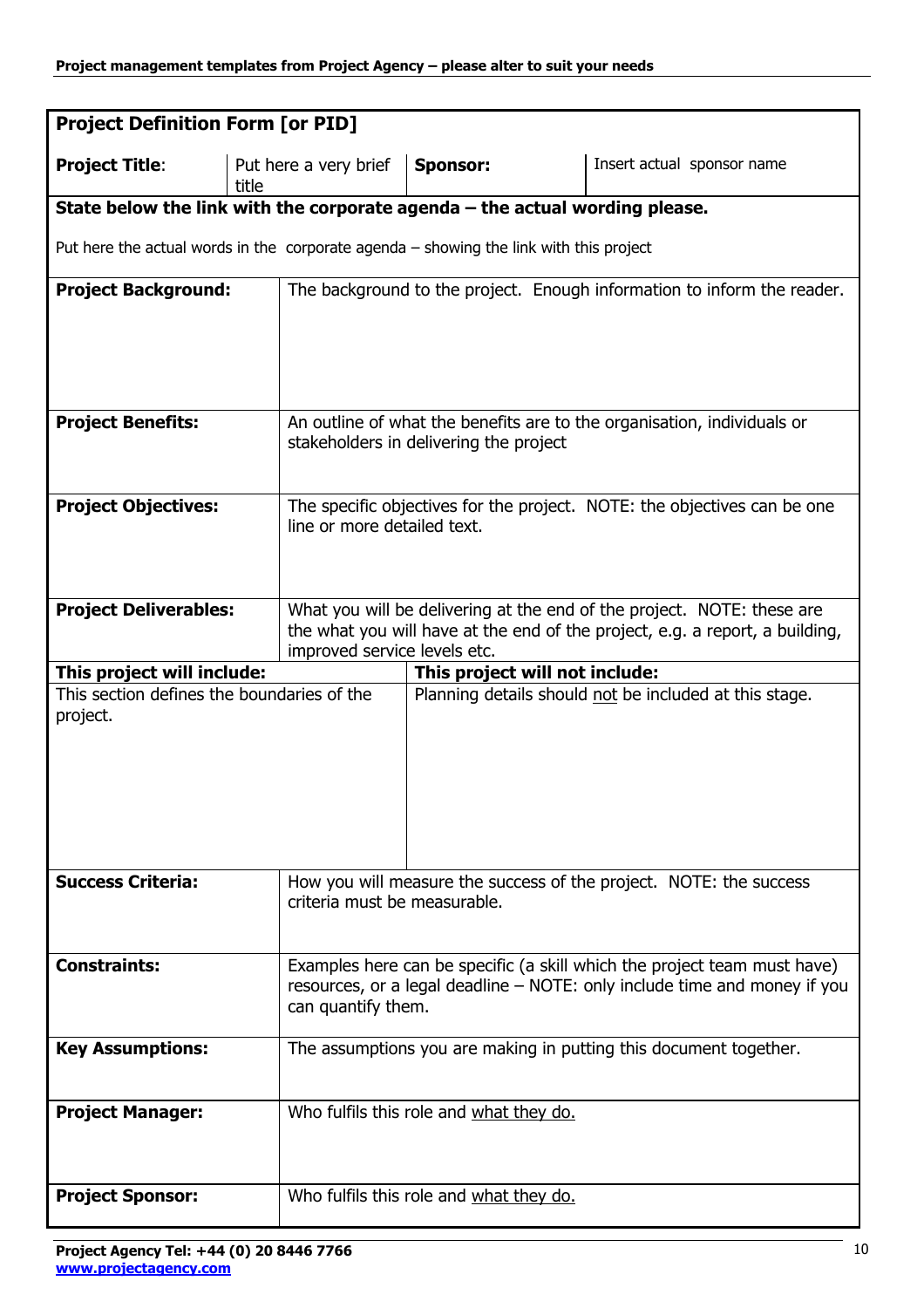| <b>Project</b><br><b>Board/Steering</b><br><b>Group Members:</b> | Who fulfils these roles<br>and what they do.<br>NOTE: may not be<br>appropriate for<br>all projects |                         | <b>Project Team</b><br><b>Members:</b> |                                                                                      |
|------------------------------------------------------------------|-----------------------------------------------------------------------------------------------------|-------------------------|----------------------------------------|--------------------------------------------------------------------------------------|
|                                                                  |                                                                                                     |                         | <b>Budget</b> <sup>O</sup>             |                                                                                      |
| <b>Resource Costs:</b>                                           |                                                                                                     |                         | <b>Other Costs:</b>                    |                                                                                      |
| $\bullet$<br>discuss these?                                      | Total costs (attach a breakdown of the overall budget)                                              |                         |                                        | VAT*- Some projects may have important VAT issues. Have you spoken to accountancy to |
| <b>Start Date:</b>                                               |                                                                                                     | <b>Completion Date:</b> |                                        |                                                                                      |
| <b>Signature of Project</b><br><b>Manager:</b>                   |                                                                                                     |                         | Date:                                  |                                                                                      |
| <b>Approval from Sponsor:</b>                                    |                                                                                                     |                         | Date:                                  |                                                                                      |

**O** For your organisation, you will need to liaise with your Finance people in order to develop financial information that will inform project delivery. The data on this form in relation to finance needs to be fine tuned to your organisational and project management needs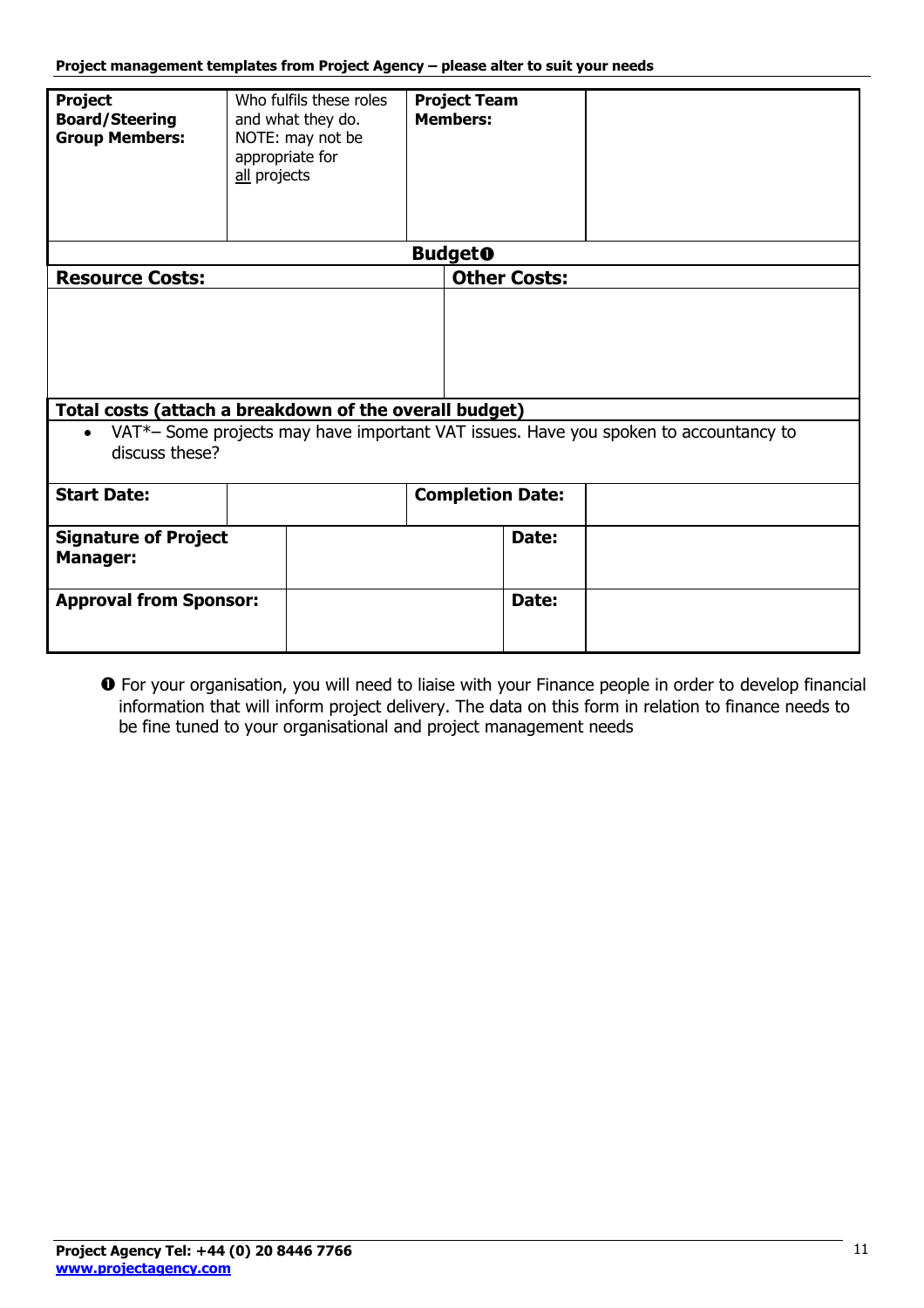#### **Project Reporting Form**

| <b>Project Title:</b>  |                            | Number:    |
|------------------------|----------------------------|------------|
| Project Sponsor:       | Project Manager:           |            |
| <b>Progress Report</b> |                            | Report No. |
| <b>RAG Status*:</b>    | <b>RED / AMBER / GREEN</b> |            |
| <b>Headlines</b>       |                            |            |

| Tasks, Milestones, Outcomes delivered this period | Completion dates |        |  |
|---------------------------------------------------|------------------|--------|--|
| Tasks, Milestones, Outcomes                       | Plan             | Actual |  |
|                                                   |                  |        |  |
|                                                   |                  |        |  |
|                                                   |                  |        |  |

**Major Risks and Issues** Include an assessment of the impact and any actions taken

#### **Recommendations and Requests for Decisions or Support**

| period       | Tasks, Milestones, Outcomes scheduled for next                                                                                                                                                                                                             | Completion dates                                                                 |      |          |  |  |
|--------------|------------------------------------------------------------------------------------------------------------------------------------------------------------------------------------------------------------------------------------------------------------|----------------------------------------------------------------------------------|------|----------|--|--|
|              | Tasks, Milestones, Outcomes                                                                                                                                                                                                                                | Comments                                                                         | Plan | Forecast |  |  |
|              |                                                                                                                                                                                                                                                            |                                                                                  |      |          |  |  |
|              |                                                                                                                                                                                                                                                            |                                                                                  |      |          |  |  |
|              |                                                                                                                                                                                                                                                            |                                                                                  |      |          |  |  |
| $*$ RED      | "Major concern - escalate to the next level" Slippage greater than 10% of remaining time or budget, or quality severely<br>compromised. Corrective Action not in place, or not effective. Unlikely to deliver on time to budget or quality<br>requirements |                                                                                  |      |          |  |  |
| <b>AMBER</b> | "Minor concern – being actively managed" Slippage less than 10% of remaining time or budget, or quality impact is<br>minor. Remedial plan in place.                                                                                                        |                                                                                  |      |          |  |  |
| <b>GREEN</b> |                                                                                                                                                                                                                                                            | "Normal level of attention" No material slippage. No additional attention needed |      |          |  |  |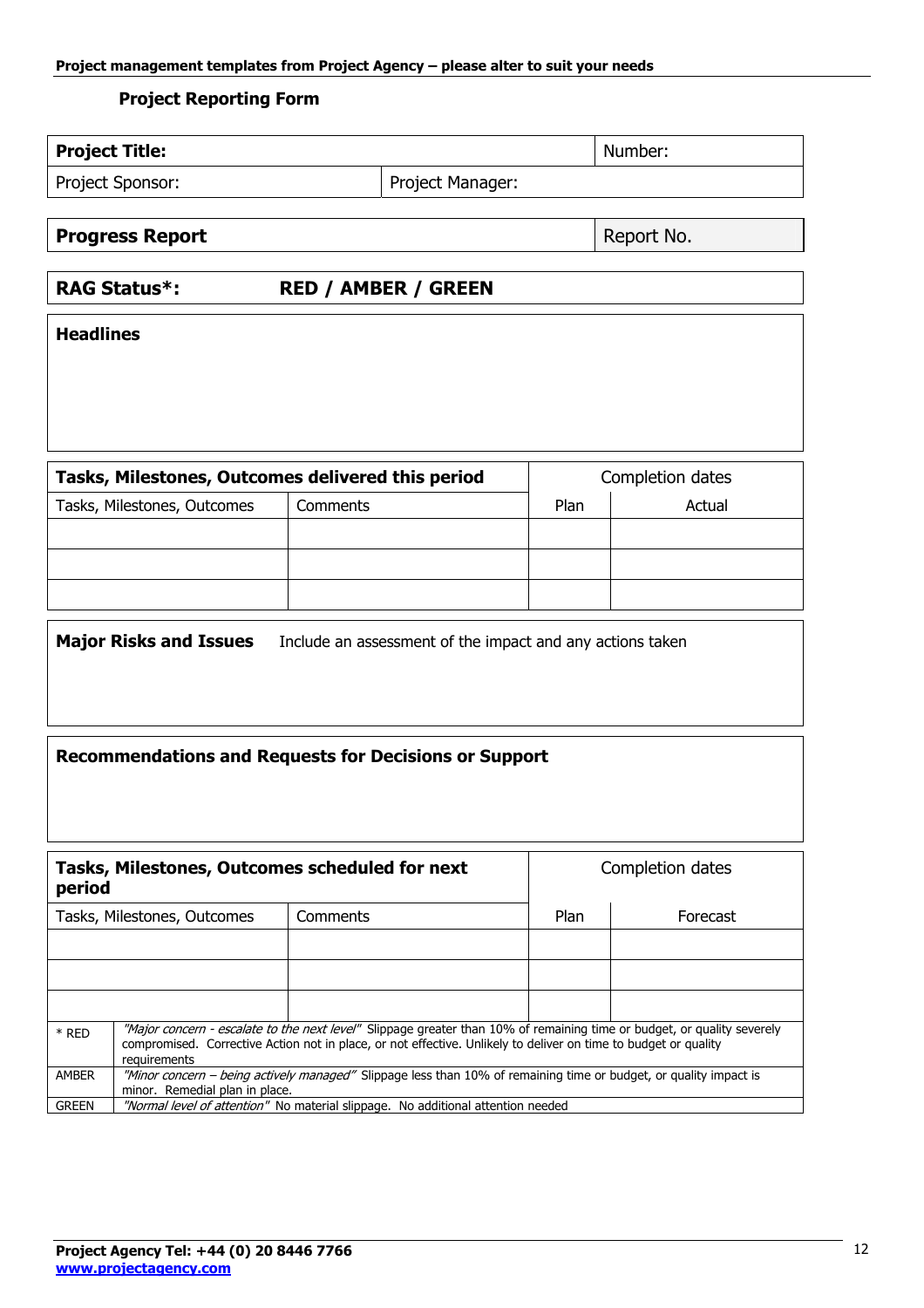#### **Highlight/Progress Report**

**Project Name:** PROJECT NAME

| <b>Reporting Period:</b> |                             |                        |                                        |  |                         | <b>Project Manager:</b>              |  |                                          |                                | <b>Project Sponsor:</b>  |  |                |                                            |                                |
|--------------------------|-----------------------------|------------------------|----------------------------------------|--|-------------------------|--------------------------------------|--|------------------------------------------|--------------------------------|--------------------------|--|----------------|--------------------------------------------|--------------------------------|
| Prepared by:             |                             |                        |                                        |  | Date Prepared:          |                                      |  | <b>RAG Status</b>                        | $\mathsf{R}$                   | <b>Project Phase:</b>    |  | $\mathbf 0$    |                                            |                                |
|                          | <b>Project Description:</b> |                        |                                        |  |                         |                                      |  |                                          |                                | <b>Project End Date:</b> |  | dd/mm/yyyy     |                                            |                                |
|                          |                             |                        | Key Deliverables Completed this period |  |                         |                                      |  | Key Deliverables Outstanding this period |                                |                          |  |                | Key Deliverables for next reporting period |                                |
|                          |                             |                        |                                        |  |                         |                                      |  |                                          | <b>Delivery</b><br><b>Date</b> |                          |  |                |                                            | <b>Delivery</b><br><b>Date</b> |
|                          |                             |                        |                                        |  |                         |                                      |  |                                          |                                |                          |  |                |                                            |                                |
|                          |                             |                        |                                        |  |                         |                                      |  |                                          |                                |                          |  |                |                                            |                                |
|                          |                             | <b>Risk Management</b> |                                        |  | <b>Issue Management</b> |                                      |  |                                          | <b>Change Management</b>       |                          |  |                |                                            |                                |
|                          |                             |                        |                                        |  |                         |                                      |  |                                          |                                |                          |  |                |                                            |                                |
| Log No                   | <b>Risk</b>                 |                        | <b>Action/Status</b>                   |  | Log No                  | <b>Action/Status</b><br><b>Issue</b> |  |                                          |                                | <b>Req No</b>            |  | <b>Details</b> |                                            | Approved                       |
|                          |                             |                        |                                        |  |                         |                                      |  |                                          |                                |                          |  |                |                                            |                                |
|                          |                             |                        |                                        |  |                         |                                      |  |                                          |                                |                          |  |                |                                            |                                |
|                          |                             |                        |                                        |  |                         |                                      |  |                                          |                                |                          |  |                |                                            |                                |
|                          |                             |                        |                                        |  |                         |                                      |  | <b>Financial Statement</b>               |                                |                          |  |                |                                            |                                |
|                          |                             | <b>Capital</b>         |                                        |  | Revenue                 |                                      |  | <b>External</b>                          |                                |                          |  |                |                                            |                                |
|                          |                             |                        |                                        |  |                         |                                      |  |                                          |                                |                          |  |                |                                            |                                |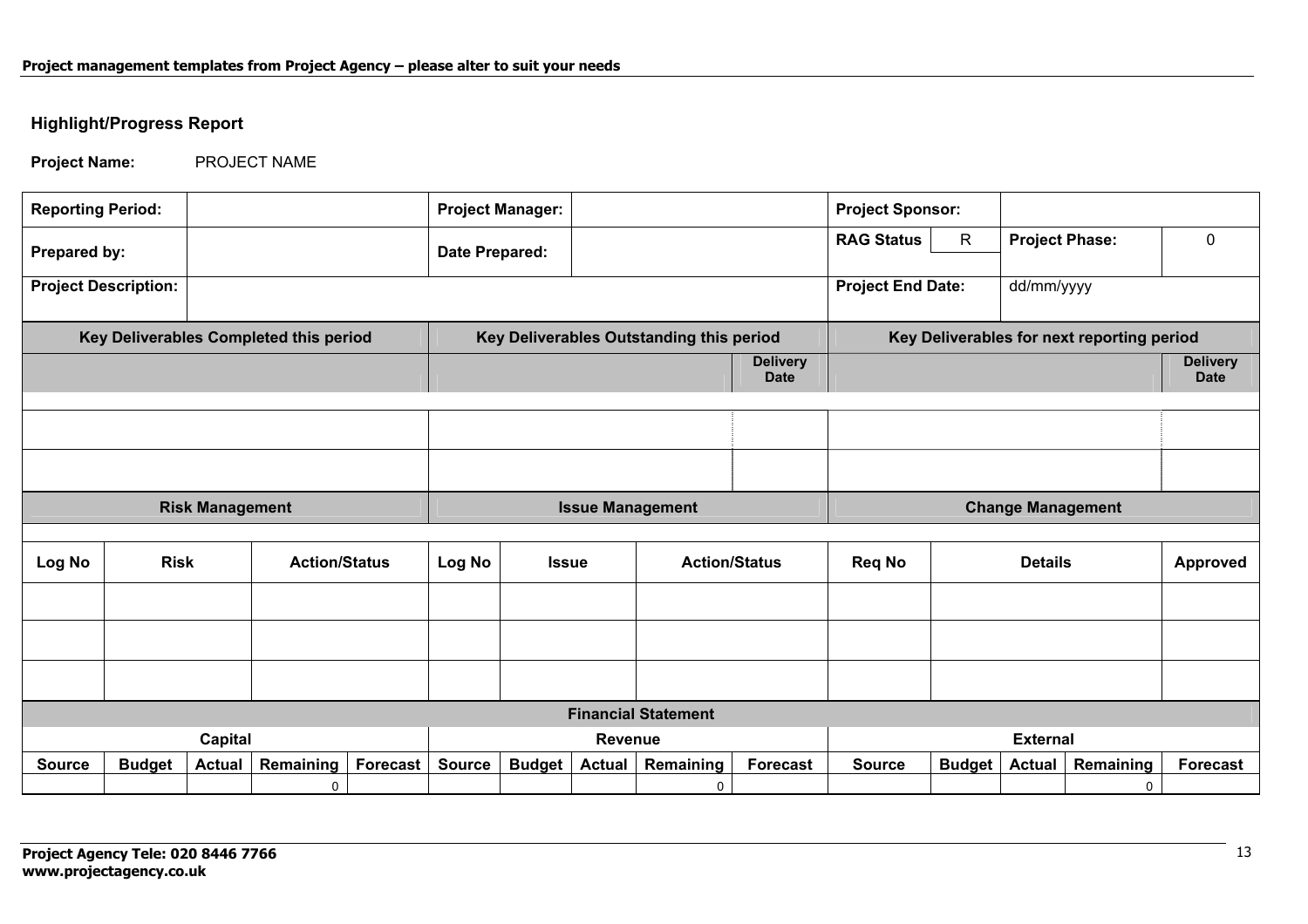### **Change Control Sheet**

| <b>Project Title</b>   | <b>Project Number</b> |
|------------------------|-----------------------|
| <b>Project Manager</b> |                       |

| <b>CHANGE REQUEST</b>                                                                                                                         |                 |                                |  |  |  |  |
|-----------------------------------------------------------------------------------------------------------------------------------------------|-----------------|--------------------------------|--|--|--|--|
| Originator                                                                                                                                    | Date of request | Change request no.             |  |  |  |  |
| Phone:                                                                                                                                        |                 | allocated by Change Controller |  |  |  |  |
| Items to be changed                                                                                                                           |                 | Reference(s)                   |  |  |  |  |
|                                                                                                                                               |                 |                                |  |  |  |  |
| Description of change (reasons for change, benefits, date required)<br>Estimated cost, and time to implement (quotation attached? Yes<br>No ) |                 |                                |  |  |  |  |
| Priority / Constraints (impact on other deliverables, implications of not proceeding, risks)                                                  |                 |                                |  |  |  |  |

|                         | <b>CHANGE EVALUATION</b> |          |      |                                         |  |  |      |
|-------------------------|--------------------------|----------|------|-----------------------------------------|--|--|------|
| What is affected        |                          |          |      | Work required (resources, costs, dates) |  |  |      |
|                         |                          |          |      |                                         |  |  |      |
|                         |                          |          |      |                                         |  |  |      |
|                         |                          |          |      |                                         |  |  |      |
| Related change requests |                          |          |      |                                         |  |  |      |
| Name of evaluator       |                          |          |      | Date evaluated<br>Signature             |  |  |      |
| <b>CHANGE APPROVAL</b>  |                          |          |      |                                         |  |  |      |
| Accepted                | Rejected                 | Deferred | Name | Signed                                  |  |  | Date |
| Comments                |                          |          |      |                                         |  |  |      |
|                         |                          |          |      |                                         |  |  |      |
|                         |                          |          |      |                                         |  |  |      |

| CHANGE IMPLEMENTATION |             |                |           |  |  |
|-----------------------|-------------|----------------|-----------|--|--|
| Asset                 | Implementer | Date completed | Signature |  |  |

### **Change Control Log**

| <b>Project Title</b>   | <b>Project Number</b> |
|------------------------|-----------------------|
| <b>Project Manager</b> |                       |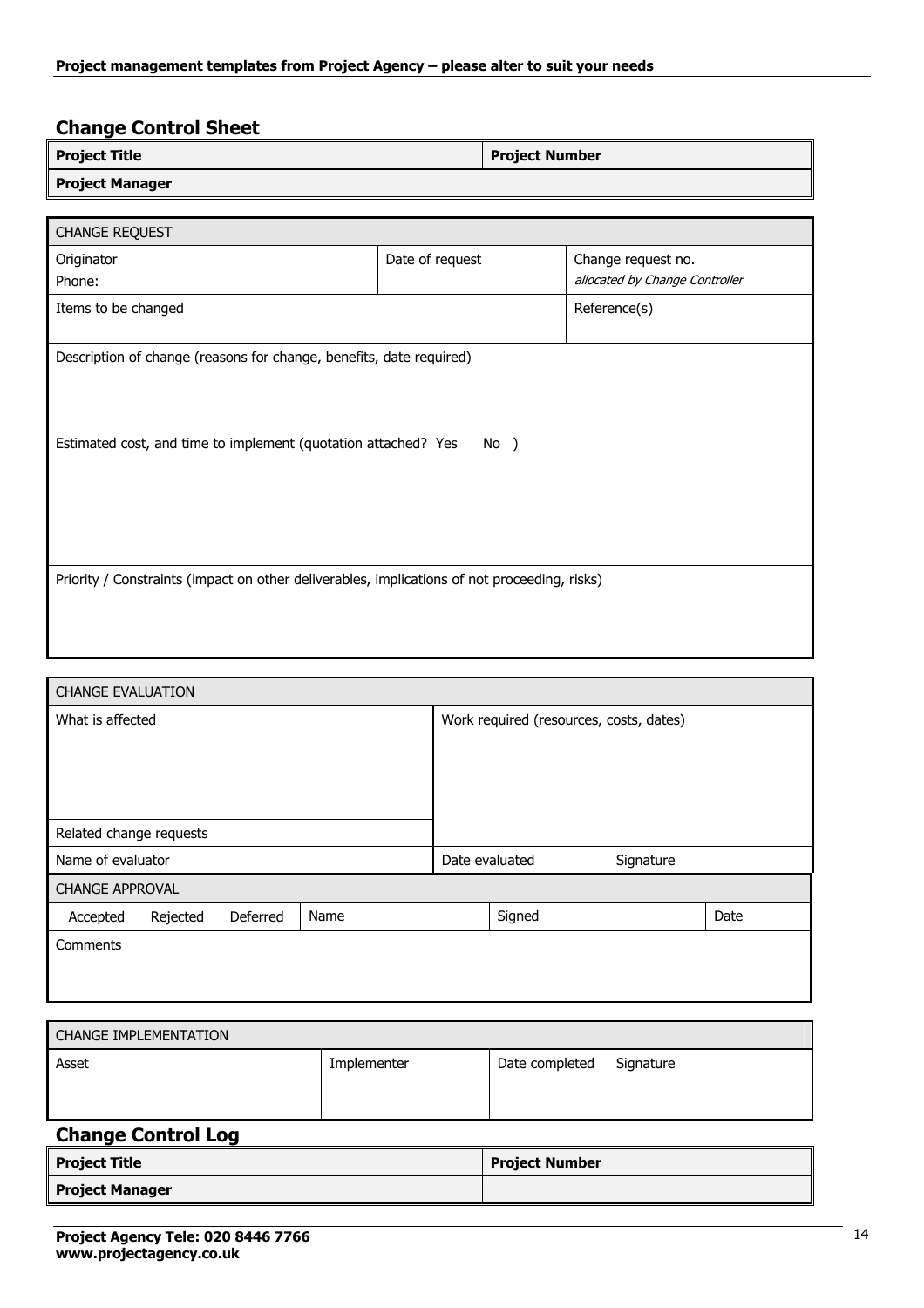#### **Project management templates from Project Agency – please alter to suit your needs**

| Change<br>number | Description of change | Date<br>received | Date<br>evaluated | Date<br>approved | Date<br>completed |
|------------------|-----------------------|------------------|-------------------|------------------|-------------------|
|                  |                       |                  |                   |                  |                   |
|                  |                       |                  |                   |                  |                   |
|                  |                       |                  |                   |                  |                   |
|                  |                       |                  |                   |                  |                   |
|                  |                       |                  |                   |                  |                   |
|                  |                       |                  |                   |                  |                   |
|                  |                       |                  |                   |                  |                   |
|                  |                       |                  |                   |                  |                   |
|                  |                       |                  |                   |                  |                   |
|                  |                       |                  |                   |                  |                   |
|                  |                       |                  |                   |                  |                   |
|                  |                       |                  |                   |                  |                   |
|                  |                       |                  |                   |                  |                   |
|                  |                       |                  |                   |                  |                   |
|                  |                       |                  |                   |                  |                   |
|                  |                       |                  |                   |                  |                   |
|                  |                       |                  |                   |                  |                   |
|                  |                       |                  |                   |                  |                   |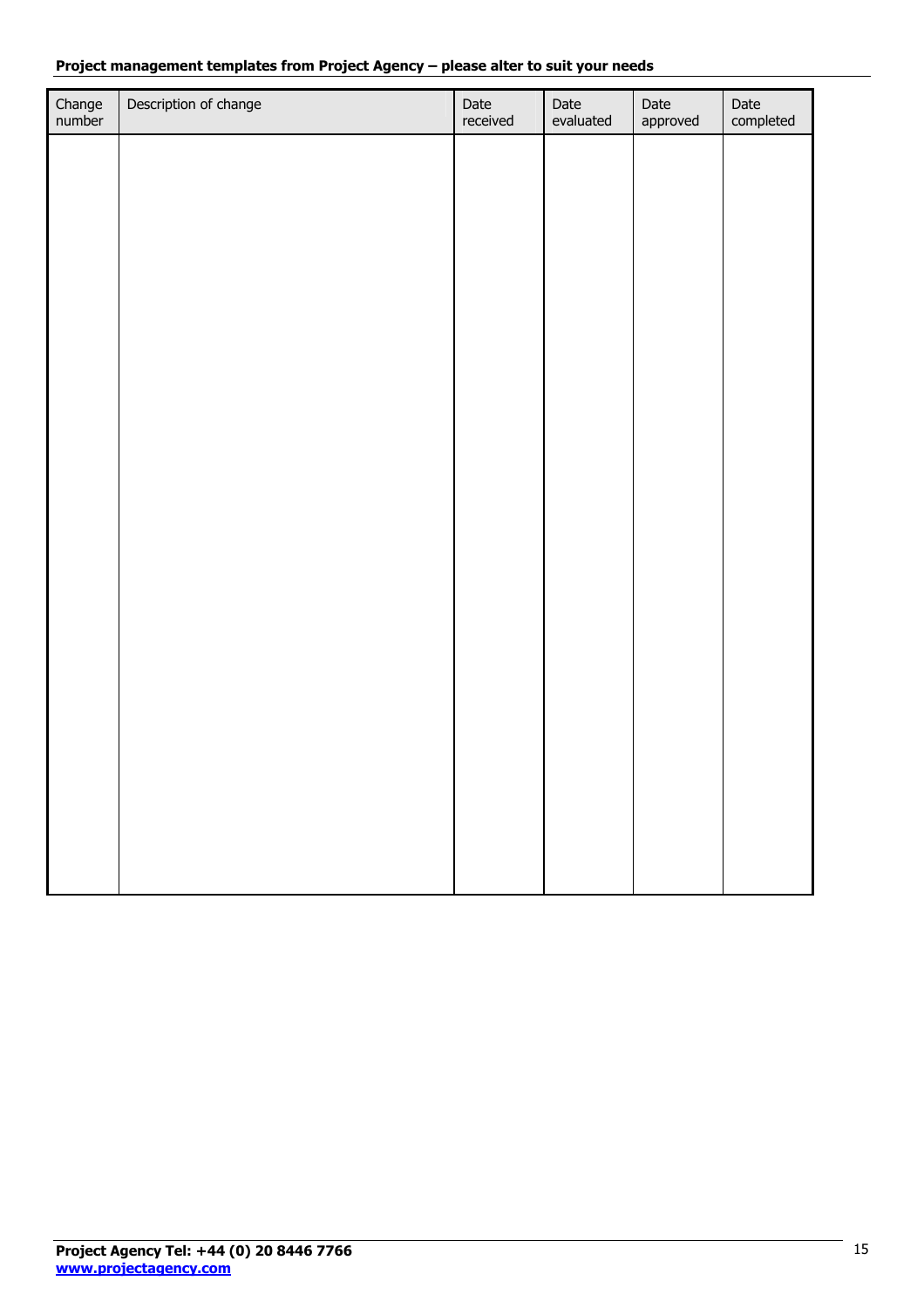# **Actual V Planned**

| <b>Activity</b> | <b>Planned</b><br><b>Time</b> | <b>Actual</b><br><b>Time</b> | Difference   Planned | <b>Cost</b> | <b>Actual</b><br><b>Cost</b> | <b>Difference</b> |
|-----------------|-------------------------------|------------------------------|----------------------|-------------|------------------------------|-------------------|
|                 |                               |                              |                      |             |                              |                   |
|                 |                               |                              |                      |             |                              |                   |
|                 |                               |                              |                      |             |                              |                   |
|                 |                               |                              |                      |             |                              |                   |
|                 |                               |                              |                      |             |                              |                   |
|                 |                               |                              |                      |             |                              |                   |
|                 |                               |                              |                      |             |                              |                   |
|                 |                               |                              |                      |             |                              |                   |
|                 |                               |                              |                      |             |                              |                   |
|                 |                               |                              |                      |             |                              |                   |
|                 |                               |                              |                      |             |                              |                   |
|                 |                               |                              |                      |             |                              |                   |
|                 |                               |                              |                      |             |                              |                   |
|                 |                               |                              |                      |             |                              |                   |
|                 |                               |                              |                      |             |                              |                   |
|                 |                               |                              |                      |             |                              |                   |
|                 |                               |                              |                      |             |                              |                   |
|                 |                               |                              |                      |             |                              |                   |
|                 |                               |                              |                      |             |                              |                   |
|                 |                               |                              |                      |             |                              |                   |
|                 |                               |                              |                      |             |                              |                   |
|                 |                               |                              |                      |             |                              |                   |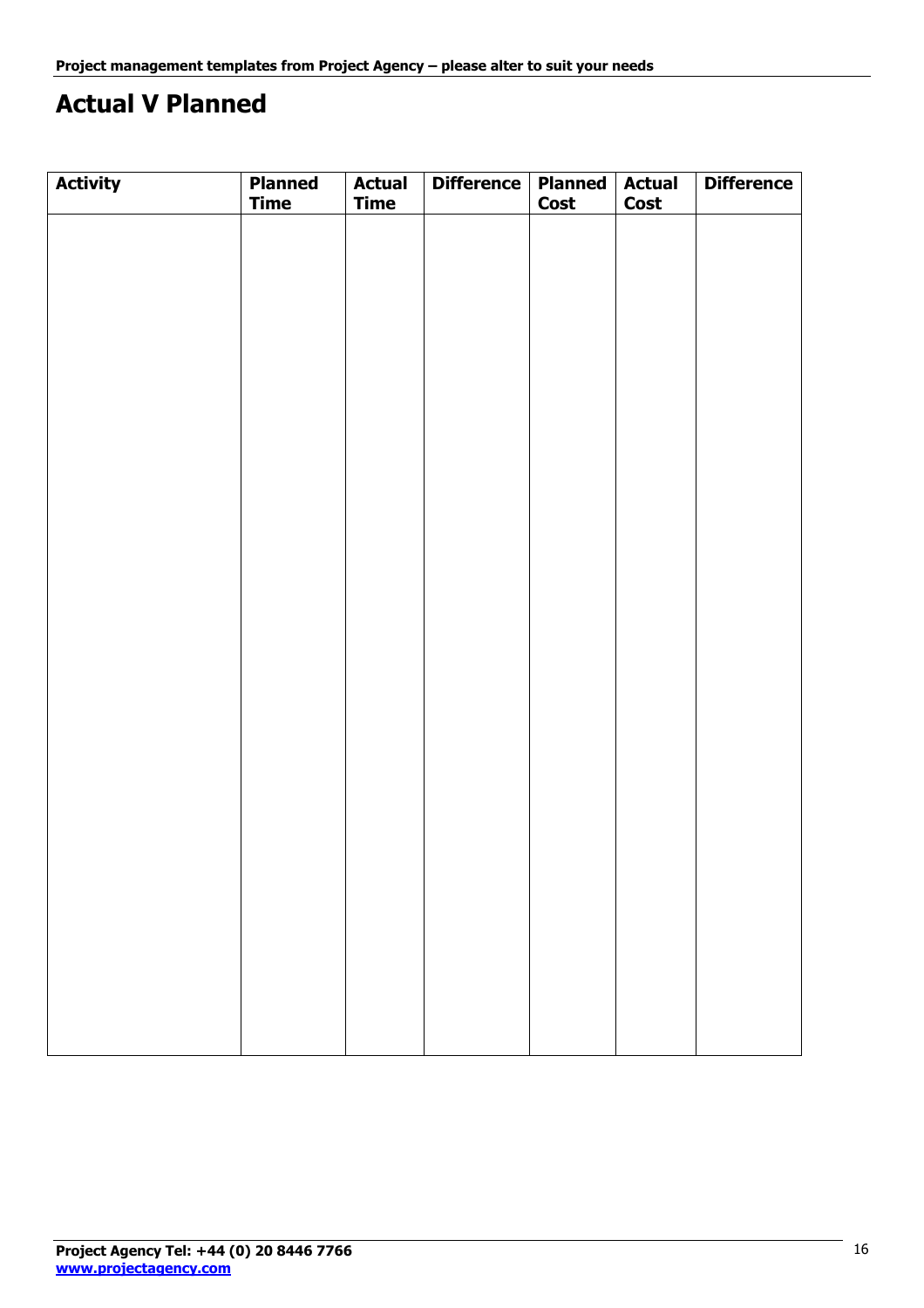**Project Management - Check Sheet** Amend this Check Sheet to suit your project

| A: SET UP - INITIATION                                                                                                                                                                                                                                                                                                                                                                                                                                                                                                                                                                                                                                                                                                                                                                                                                                                                                                                                                                                                                                                                  | N | <b>COMMENTS</b> | <b>COMMENTS</b><br>Have you identified the critical path for<br>Y<br>N                                                                                                                                                                                                                                                                                                                                                                                                                                                                                                                                                                                                                                                                                                                                                           |
|-----------------------------------------------------------------------------------------------------------------------------------------------------------------------------------------------------------------------------------------------------------------------------------------------------------------------------------------------------------------------------------------------------------------------------------------------------------------------------------------------------------------------------------------------------------------------------------------------------------------------------------------------------------------------------------------------------------------------------------------------------------------------------------------------------------------------------------------------------------------------------------------------------------------------------------------------------------------------------------------------------------------------------------------------------------------------------------------|---|-----------------|----------------------------------------------------------------------------------------------------------------------------------------------------------------------------------------------------------------------------------------------------------------------------------------------------------------------------------------------------------------------------------------------------------------------------------------------------------------------------------------------------------------------------------------------------------------------------------------------------------------------------------------------------------------------------------------------------------------------------------------------------------------------------------------------------------------------------------|
| Developed the business case?<br>Is a full options appraisal necessary?<br>2<br>3<br>Is the project in line with the strategic<br>plan?<br>Has the project received sign off by<br>4<br>sponsor or project board?                                                                                                                                                                                                                                                                                                                                                                                                                                                                                                                                                                                                                                                                                                                                                                                                                                                                        |   |                 | the project?<br>6<br>Have you developed a communications<br>plan and included its component parts<br>into the Gantt charts?<br>Are you continuing to carry out risk<br>7<br>analysis throughout the project?<br>8<br>Are quality standards high? How do you<br>know?                                                                                                                                                                                                                                                                                                                                                                                                                                                                                                                                                             |
| <b>B: SET UP - DEFINITION</b>                                                                                                                                                                                                                                                                                                                                                                                                                                                                                                                                                                                                                                                                                                                                                                                                                                                                                                                                                                                                                                                           |   |                 | <b>D: DELIVERY</b>                                                                                                                                                                                                                                                                                                                                                                                                                                                                                                                                                                                                                                                                                                                                                                                                               |
| Has a PID or project definition form<br>1<br>been completed?<br>Are roles explicit and documented?<br>2<br>$\mathbf{3}$<br>Are levels of authority clear?<br>4<br>Have you carried out a stakeholder<br>analysis and planned accordingly?<br>5<br>Have you assessed risks and put a plan<br>into action to monitor them?<br>Are you clear what is driving the project<br>6<br>Quality, Cost or Time (1 only)<br>Have clear project review procedures<br>7<br>been established?<br>Has planning started for a start up<br>8<br>workshop (or series of workshops)?<br>Team selection - have you got the<br>9<br>correct mix of skills and professional<br>experience?<br><b>C: DELIVERY PLANNING</b><br>Have you broken the project down into<br>$\mathbf{1}$<br>its component parts - work breakdown<br>How accurate are your estimates? If a<br>2<br>low percentage then recalculate.<br>Have you developed a milestone chart<br>3<br>or produced a Gantt chart?<br>Have you developed an overall project<br>$\overline{4}$<br>budget? Have you sought advice from<br>financial experts |   |                 | Have you identified the appropriate type<br>$\mathbf{1}$<br>of control - loose versus tight?<br>Project reporting - are you clear who<br>2<br>reports what and to whom and how?<br>3<br>Do you have a clear procedure for<br>managing change?<br>Have you developed a planned versus<br>4<br>actual schedule? How up to date is it?<br>5<br>Tolerance - have you an agreed<br>tolerance figure?<br>Variations - are these quickly flagged?<br>6<br><b>E: CLOSEDOWN AND REVIEW</b><br>Post project review has been planned?<br>1<br>$\overline{2}$<br>Learning identified?<br>3<br>Is the project still delivering the benefits<br>intended?<br>4<br>Is there a case for abandoning the<br>project - off schedule or delivered a<br>significant part of it?<br>5<br>End of project review reports are<br>produced and circulated? |